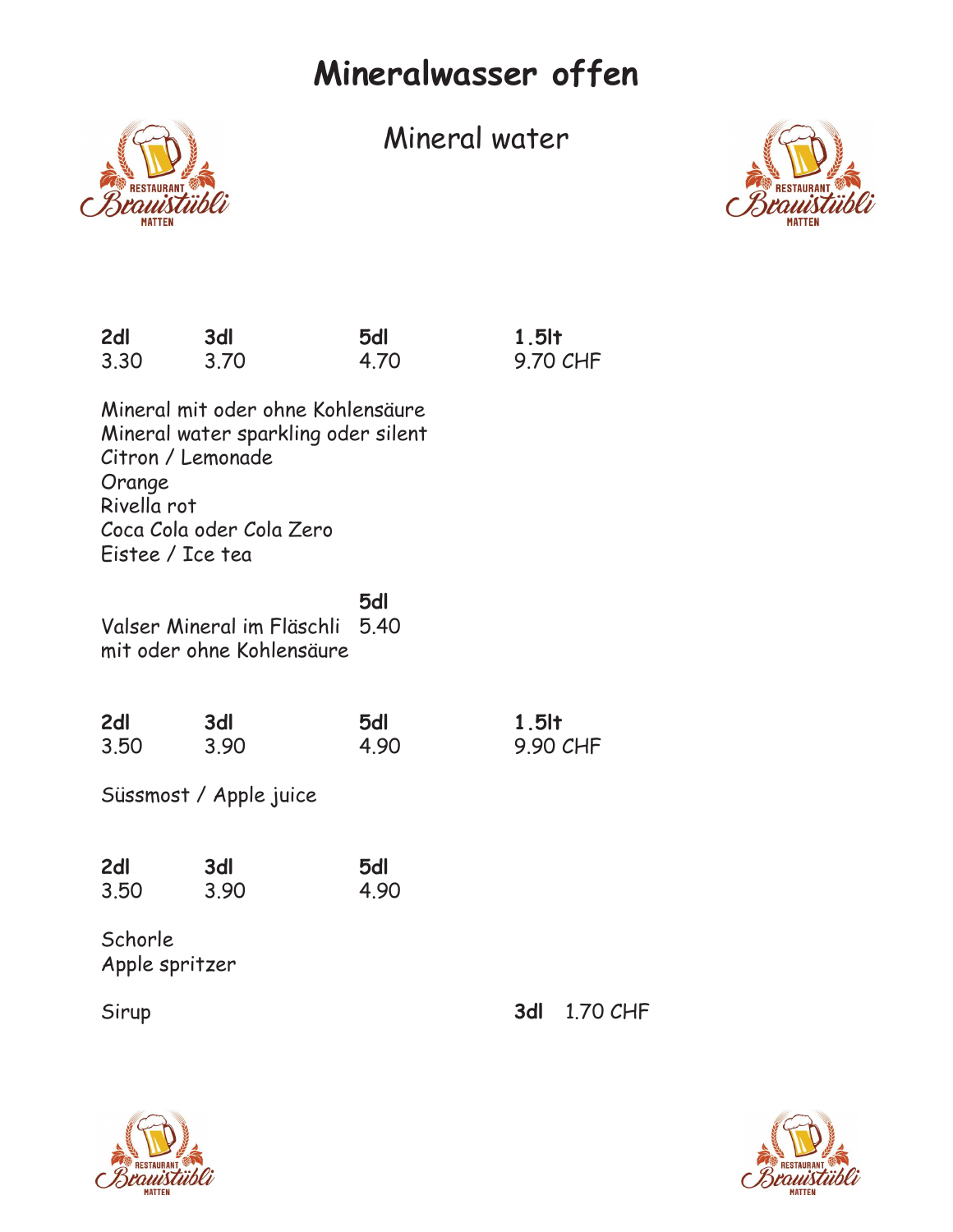## Mineralwasser Flaschen



Mineral water bottles



| <b>Schweppes Tonic</b><br>Schweppes Bitter Lemon                                                             | 2dl                              | 4.90 CHF |  |
|--------------------------------------------------------------------------------------------------------------|----------------------------------|----------|--|
| Suure Moscht mit Bügelverschluss<br>(mit Alkohol)<br>Carbonated apple cider with swing top<br>(with alcohol) | 5dl                              | 5.60 CHF |  |
| Sanbitter (non alcoholic)                                                                                    | 2dl                              | 5.00 CHF |  |
| Twister<br>Twister (non alcoholic apple beer)                                                                | Flasche<br>Bottle                | 5.40 CHF |  |
| Orangenjus                                                                                                   | 2dl<br>3dl<br>3.70 4.10 5.10 CHF | 5dl      |  |
| <b>Bier vom Fass</b><br>Draft beer                                                                           | 2dl<br>3dl 5dl                   |          |  |
| Rugenbräu Lager                                                                                              | 3.80 4.00 5.30 CHF               |          |  |
| Rugenbräu dunkel / dark                                                                                      | 4.10 4.30 5.60 CHF               |          |  |
| Rugenbräu Zwickel / unfiltered                                                                               | 4.10 4.30 5.60 CHF               |          |  |
| Panache mit Citron oder Mineral<br>Shandy with citron or mineral                                             | 4.10 4.30 5.60 CHF               |          |  |
| Panache dunkel oder Zwickel<br>Shandy with dark or unfiltered beer                                           | 4.30 4.50 5.80 CHF               |          |  |
|                                                                                                              |                                  |          |  |



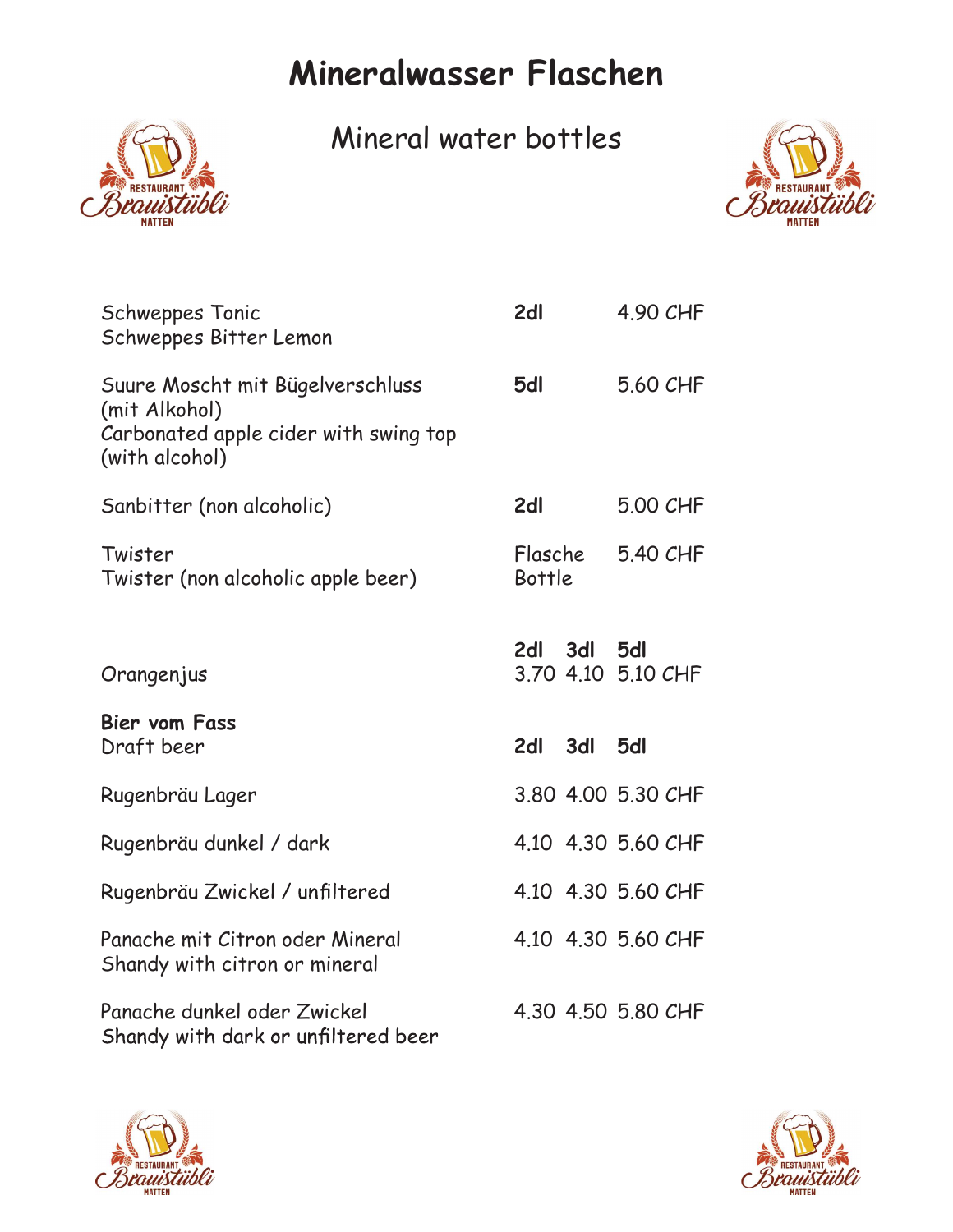## Flaschenbiere



Bottled beer



| Rugenbräu Lager                                   | 5dl         | 5.30 CHF |
|---------------------------------------------------|-------------|----------|
| Diverse Biere                                     | <b>33cl</b> | 4.90 CHF |
| Harder Bockbier                                   | <b>33cl</b> | 6.70 CHF |
| Rugenbräu alkoholfrei / non alcoholic             | <b>33cl</b> | 4.70 CHF |
| Weizenbier Rugenbräu                              | 5dl         | 6.70 CHF |
| Bierbrand 43 Vol%<br>Spirits distilled from grain | 2cl         | 8.70 CHF |
| Single malt Whisky 46 Vol%                        | 2cl         | 9.00 CHF |
| Whisky Liqueur                                    | 4cl         | 7.00 CHF |

Keine Abgabe von Wein, Bier und Apfelweine an unter 16-Jährige. Keine Abgabe von Spirituosen, Aperitifs und Alcopops an unter 18-Jährige.

No selling of wine, beer and apple wine to persons under 16 years. No selling of spirits, liqueur, aperitif and alcopops to persons under 18 years.



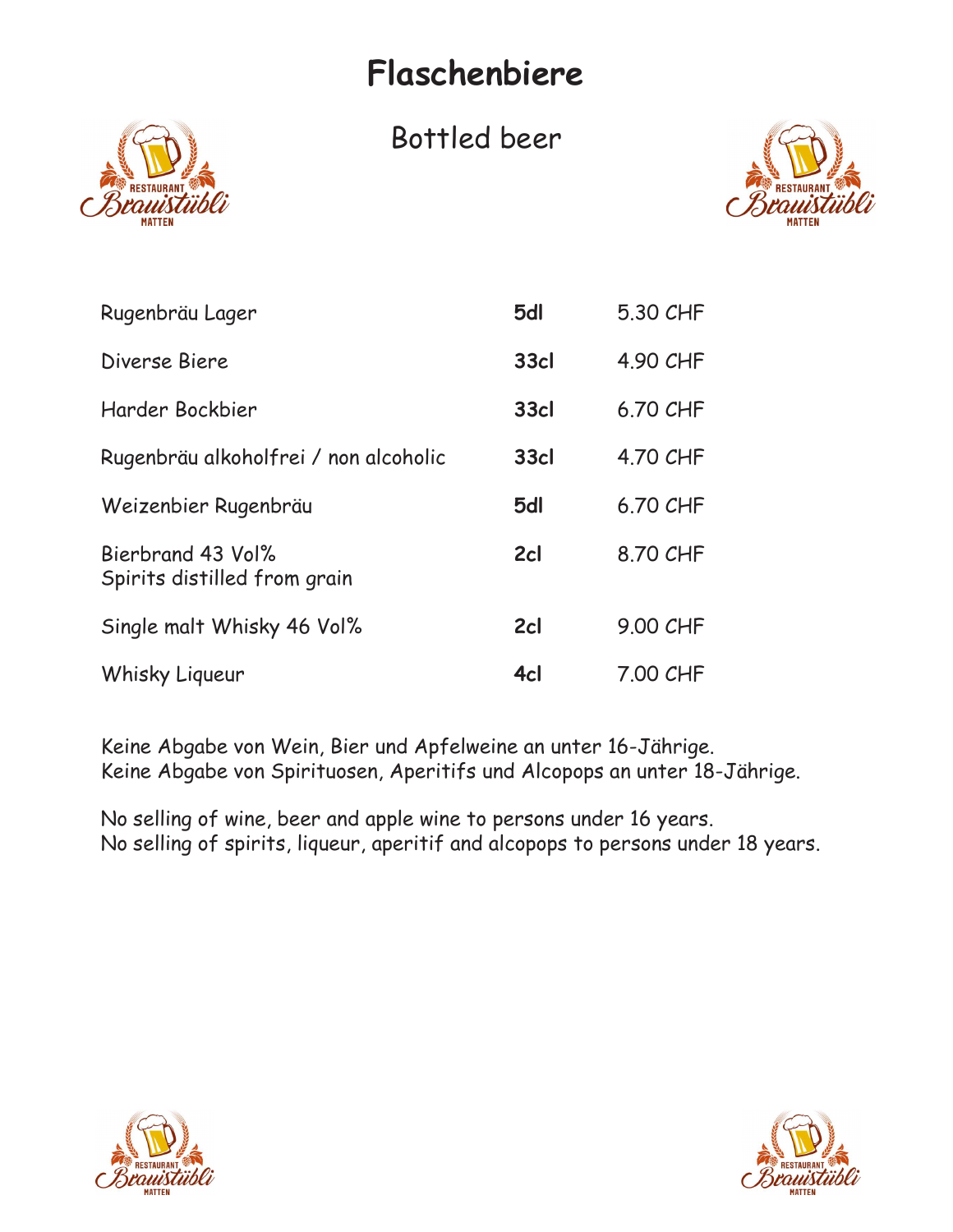## **Offenweine**



#### No bottled wines



| Weissweine<br>White wines       | 1 <sub>d</sub> | 2dl             | 5dl       |
|---------------------------------|----------------|-----------------|-----------|
| Luins                           | 3.50           | 7.00            | 17.50 CHF |
| Fendant Grivailles              | 3.60           | 7.20            | 18.00 CHF |
| Féchy                           | 3.80           | 7.60            | 19.00 CHF |
| Aigle                           | 4.40           | 8.80            | 22.00 CHF |
| Rosé<br>Rosé wine               |                |                 |           |
| Oeil de Perdrix                 | 3.60           | 7.20            | 18.00 CHF |
| Rotweine<br><b>Red wines</b>    |                |                 |           |
| Merlot                          | 3.40           | 6.80            | 17.00 CHF |
| Salvagnin                       | 3.50           | 7.00            | 17.50 CHF |
| Dôle                            | 3.80           | 7.60            | 19.00 CHF |
| Gespritzter Rot- oder Weisswein |                | 1 <sub>dl</sub> | 3.20 CHF  |
| mit Mineral oder Citron         |                | 2dl             | 6.40 CHF  |

Spritzer with red or white wine mixed with water or lemonade



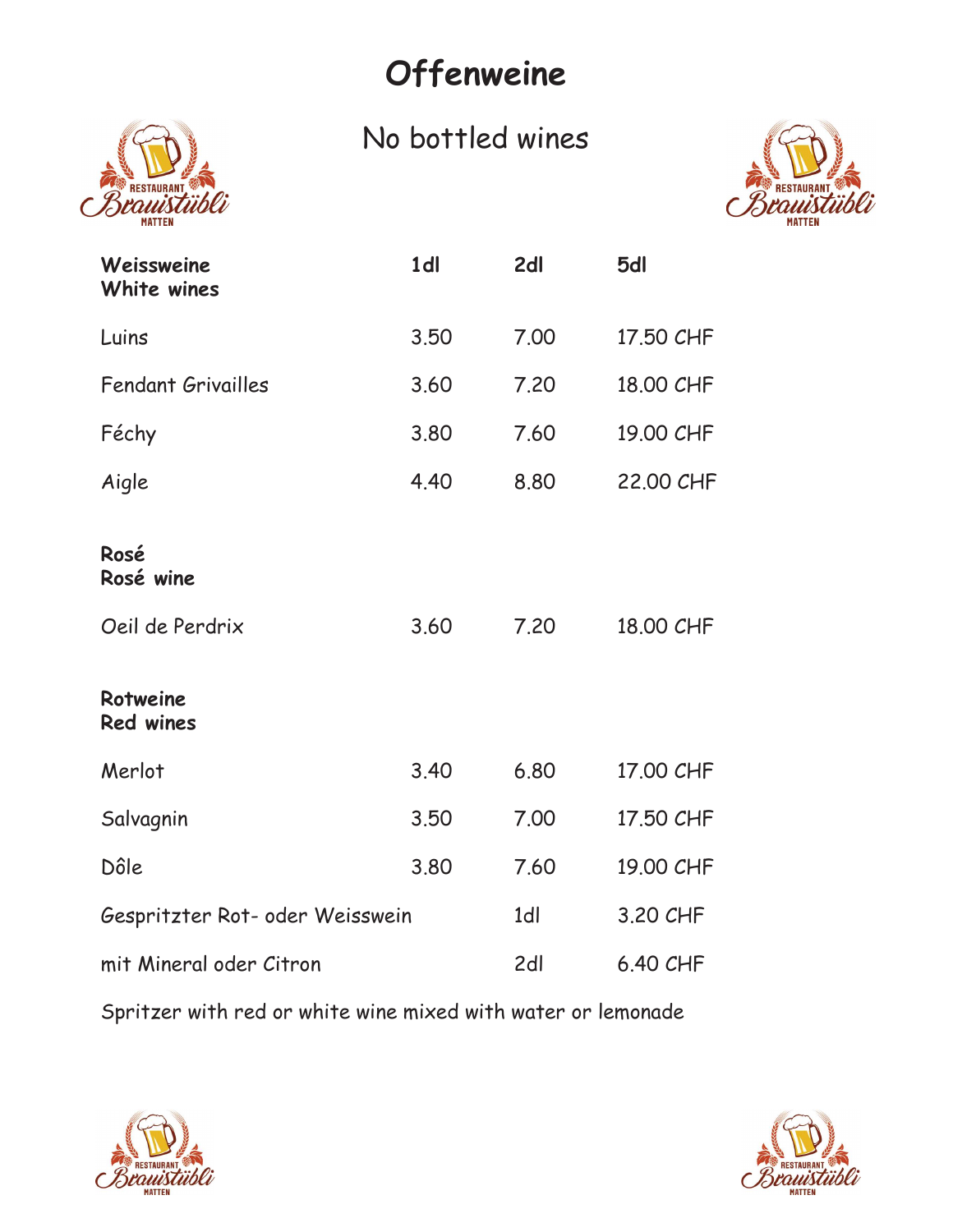#### Flaschenweine

|                                                                                | Flaschenweine |       |       |              |
|--------------------------------------------------------------------------------|---------------|-------|-------|--------------|
| Weissweine<br>White wines                                                      | Bottled wines |       |       |              |
| Aigle les Murailles                                                            | 7dl           |       |       | 45.00 CHF    |
| Fläschli Prosecco                                                              | 2dl           |       |       | 12.00 CHF    |
|                                                                                | 2dl           | 3dl   | 5dl   | <b>7.5dl</b> |
| Yvorne AOC Deviniére                                                           | 9.40          | 14.10 | 23.50 | 35.00 CHF    |
| Rosé<br>Rosé wine                                                              |               |       |       |              |
| Oeil de Predrix                                                                | 9.40          | 14.10 | 23.50 | 35.00 CHF    |
| Rotweine<br>Red wines                                                          |               |       |       |              |
| Pinot Noir de Salquenen                                                        | 9.40          | 14.10 | 23.50 | 35.00 CHF    |
| Aigle Monseigneur                                                              |               |       | 7dl   | 45.00 CHF    |
|                                                                                | Mix Drinks    |       |       |              |
| Wodka mit Orange                                                               |               |       | 4cl   | 8.00 CHF     |
| Bacardi hell oder dunkel mit Coca Cola<br>Bacardi white or dark with Coca Cola |               |       | 4cl   | 9.00 CHF     |
| Whiskey Cola                                                                   |               |       | 4cl   | 9.00 CHF     |
| Gordons Gin mit Schweppes Tonic                                                |               |       | 4cl   | 11.00 CHF    |
| Havanna                                                                        |               |       | 4cl   | 9.00 CHF     |
|                                                                                |               |       |       |              |



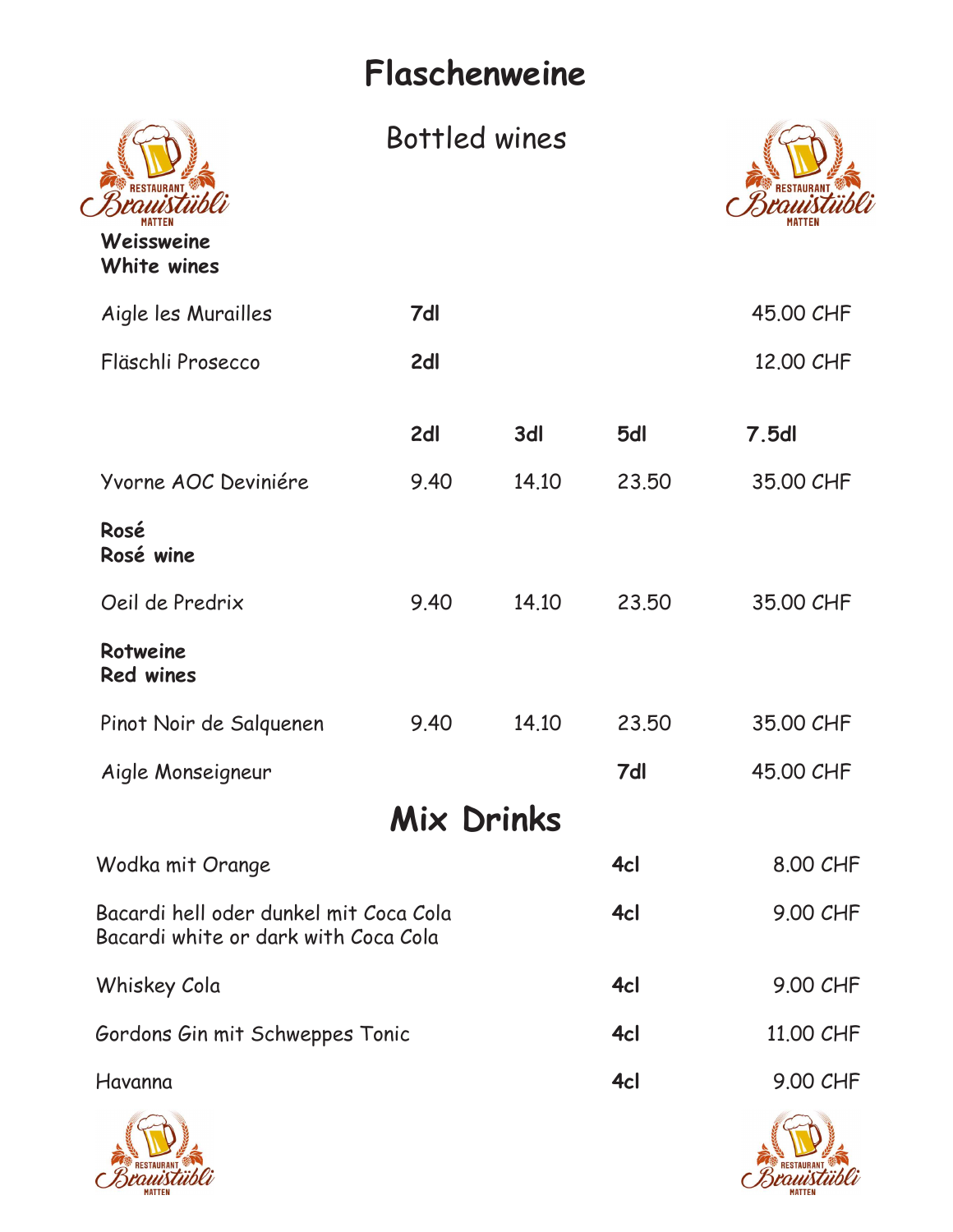# Aperitivs, Spirituosen



Aperitive, liqueur, Spirits



| 54 Vol% | 3cl   | 8.00 CHF |
|---------|-------|----------|
| 16 Vol% | 4cl   | 5.50 CHF |
| 16 Vol% | 4cl   | 5.50 CHF |
| 23 Vol% | 4cl   | 5.50 CHF |
| 29 Vol% | 4cl   | 6.00 CHF |
|         | 100ml | 5.00 CHF |
| 28 Vol% | 4cl   | 6.00 CHF |
| 39 Vol% | 4cl   | 6.00 CHF |
| 17 Vol% | 4cl   | 6.00 CHF |
| 43 Vol% | 4cl   | 8.00 CHF |
| 40 Vol% | 2cl   | 8.50 CHF |
| 45 Vol% | 2cl   | 3.50 CHF |
| 40 Vol% | 2cl   | 4.50 CHF |
| 40 Vol% | 2cl   | 4.50 CHF |
| 43 Vol% | 2cl   | 7.50 CHF |
| 40 Vol% | 2cl   | 7.50 CHF |
| 40 Vol% | 2cl   | 5.50 CHF |
| 29 Vol% | 4cl   | 5.50 CHF |
|         |       |          |
| 41 Vol% | 2cl   | 7.50 CHF |
| 40 Vol% | 2cl   | 7.50 CHF |
|         |       |          |